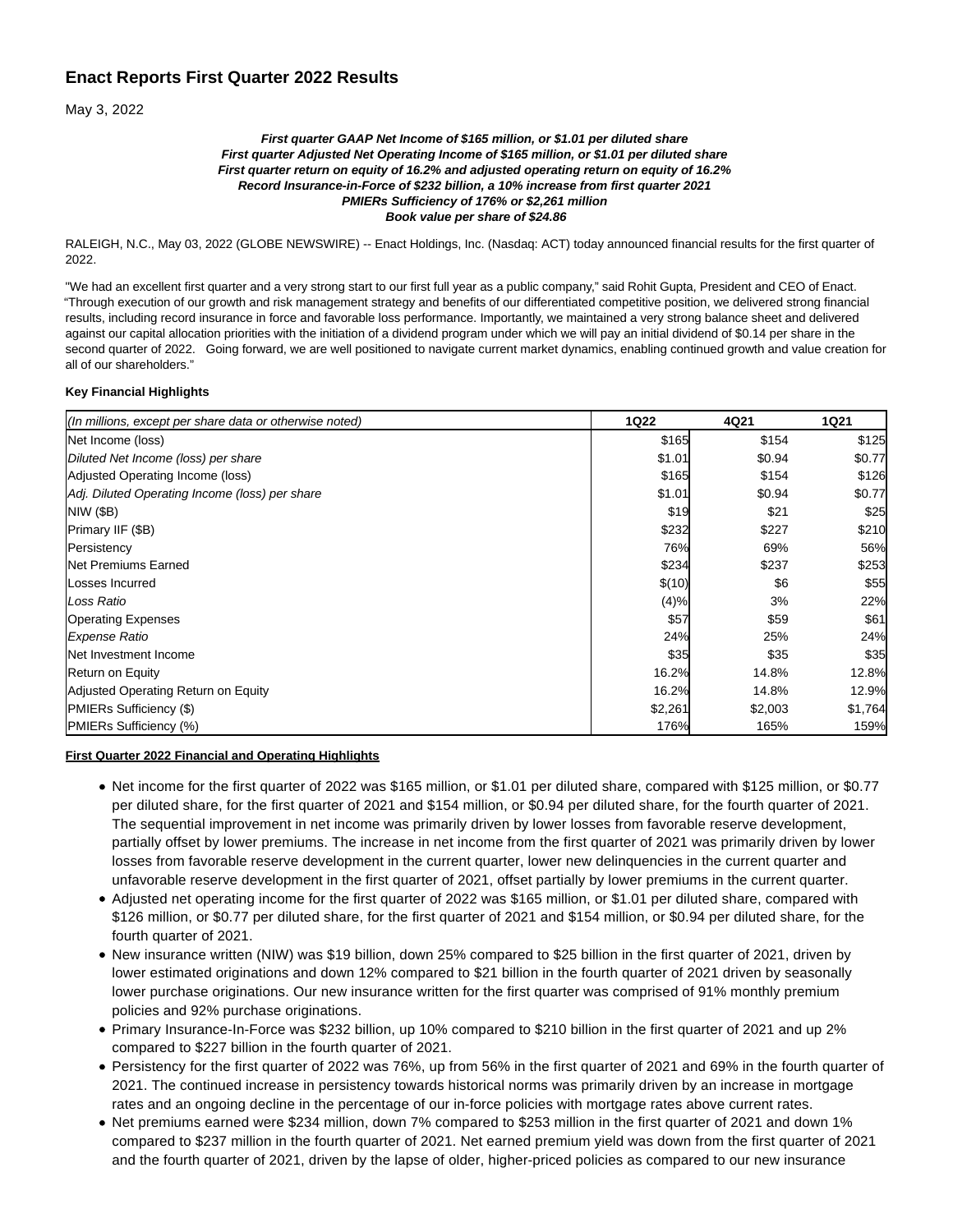written and lower single premium cancellations. The decrease in net earned premium yield versus the first quarter of 2021 was also driven by higher ceded premiums in the current quarter.

- Losses incurred for the first quarter of 2022 were \$(10) million and the loss ratio was (4)%, compared to \$55 million and 22%, respectively, in the first quarter of 2021, driven by favorable reserve development in the current quarter of \$50 million and lower new delinquencies. Current quarter losses incurred and the loss ratio also compared favorably to results of the fourth quarter 2021 of \$6 million and 3%, respectively, driven by favorable reserve development of \$50 million partially offset by higher new delinquencies from recent large books that are aging and going through their normal loss development pattern.
- Percentage of loans in default at quarter end was 2.40%, compared to 4.48% as of March 31, 2021, and 2.65% as of December 31, 2021, as cures continued to outpace new delinquencies.
- Operating expenses in the current quarter were \$57 million and the expense ratio was 24%, compared to \$61 million and 24%, respectively, in the first quarter of 2021, driven by lower allocations from our Parent partially offset by incremental expenses associated with standing-up certain public company activities. Operating expenses and the expense ratio were \$59 million and 25%, respectively, in the fourth quarter of 2021. Operating expenses in the fourth quarter of 2021 included \$1 million of strategic transaction preparation costs and restructuring costs.
- Net investment income for the first quarter of 2022 was \$35 million, flat sequentially and as compared to first quarter of 2021.
- Annualized return on equity for the first quarter of 2022 was 16.2%, and annualized adjusted operating return on equity was 16.2%. Current-quarter results compare favorably to both the first quarter 2021 results of 12.8% and 12.9% and the fourth quarter 2021 results of 14.8% and 14.8%, respectively. Sequential improvements in both return on equity and adjusted operating return on equity were driven, in part, by lower losses in the current quarter, the execution of a \$200 million special cash dividend in the fourth quarter of 2021 and the change in unrealized gains / losses in our asset portfolio.

### **Capital and Liquidity**

- We executed two excess-of-loss reinsurance transactions with a panel of reinsurers. The first transaction provides up to \$294 million of loss coverage on a portion of current and expected new insurance written for the 2022 book year. The second provides \$325 million of loss coverage on a portfolio of existing mortgage insurance policies written from July 1, 2021 through December 31, 2021.
- PMIERs sufficiency was 176% and \$2,261 million above the published PMIERs requirements compared to 159% and \$1,764 million above the published PMIERs requirements in the first quarter of 2021. The sequential increase in PMIERs sufficiency was driven by our execution of two reinsurance transactions, business cash flows and lower delinquencies, partially offset by NIW and the amortization of existing reinsurance transactions.
- PMIERs sufficiency benefited from a 0.30 multiplier applied to the risk-based required asset factor for certain non-performing loans, which resulted in a reduction of the published PMIERs required assets by an estimated \$272 million at the end of the current quarter, compared to \$1,012 million at the end of the first quarter 2021 and \$390 million at the end of the fourth quarter 2021. These amounts are gross of incremental reinsurance benefits from the elimination of the 0.30 multiplier.
- Enact Holdings, Inc. held \$243 million of cash as of March 31, 2022, a decrease of \$21 million from the prior quarter, primarily due to the semi-annual interest payment on our 2020 debt issuance.

### **Recent Events**

In April, we announced that our Board of Directors has approved the initiation of a dividend program under which the Company intends to pay a quarterly cash dividend. The inaugural quarterly dividend for the second quarter of 2022 will be \$0.14 per share, payable on May 26, 2022 to common shareholders of record on May 9, 2022. Future dividend payments are subject to quarterly review and approval by our Board of Directors and our Parent and will be targeted to be paid in the third month of each subsequent quarter. Our primary mortgage insurance operating company, Enact Mortgage Insurance Corporation ("EMICO"), completed a distribution to Enact Holdings Inc. ("EHI"). We intend to use these proceeds and future EMICO distributions to fund the quarterly dividend as well as to bolster our financial flexibility at EHI and return additional capital to shareholders.

### **Conference Call and Financial Supplement Information**

This press release, the first quarter 2022 financial supplement and earnings presentation are now posted on the Company's website, https://ir.enactmi.com. Investors are encouraged to review these materials.

Enact will discuss first quarter financial results in a conference call tomorrow, Wednesday, May 4, 2022, at 8:00 a.m. (Eastern). Enact's conference call can be accessed via telephone and Internet. The dial-in number is 1.833.730.3978 in the U.S. or 1.720.405.2123 for international callers; the conference ID is 6293684. To participate in the call by webcast, register at https://ir.enactmi.com/news-and-events/events at least 15 minutes prior to the webcast to download and install any necessary software.

A digital replay of the webcast will be available on the Enact website following the live broadcast for a period of one year at https://ir.enactmi.com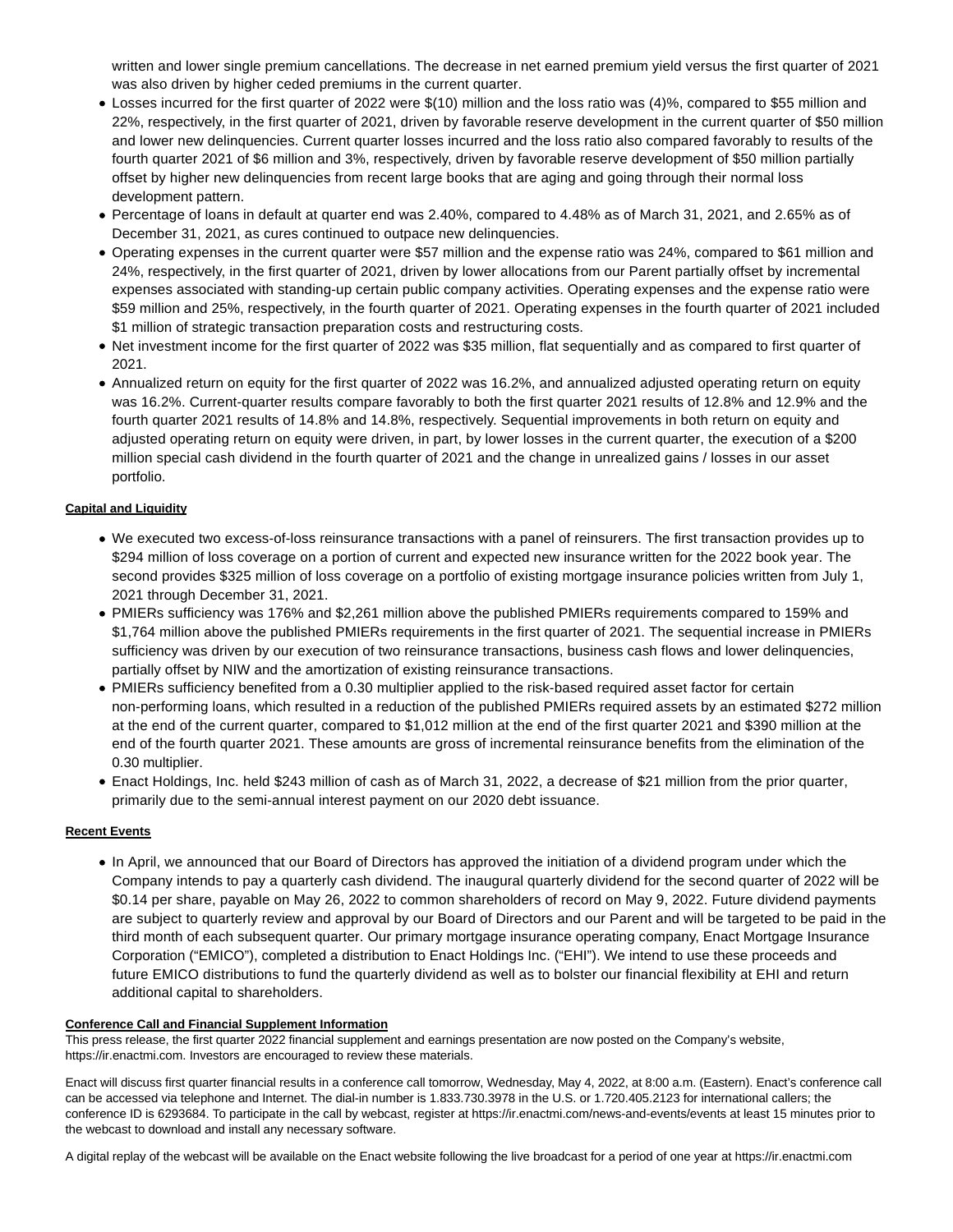/news-and-events/events.

In addition to the information provided in the company's earnings news release, other statistical and financial information, which is expected to be referred to during the conference call, is available on Enact's website at https://ir.enactmi.com.

#### **About Enact**

Enact (Nasdaq: ACT), operating principally through its wholly-owned subsidiary Enact Mortgage Insurance Corporation since 1981, is a leading U.S. private mortgage insurance provider committed to helping more people achieve the dream of homeownership. Building on a deep understanding of lenders' businesses and a legacy of financial strength, we partner with lenders to bring best-in class service, leading underwriting expertise, and extensive risk and capital management to the mortgage process, helping to put more people in homes and keep them there. By empowering customers and their borrowers, Enact seeks to positively impact the lives of those in the communities in which it serves in a sustainable way. Enact is headquartered in Raleigh, North Carolina.

### **Safe Harbor Statement**

This communication contains "forward-looking statements" within the meaning of the Private Securities Litigation Reform Act. These forward-looking statements may address, among other things, our expected financial and operational results, the related assumptions underlying our expected results, and the quotations of management. These forward-looking statements are distinguished by use of words such as "will," "may," "would," "anticipate," "expect," "believe," "designed," "plan," "predict," "project," "target," "could," "should," or "intend," the negative of these terms, and similar references to future periods. These views involve risks and uncertainties that are difficult to predict and, accordingly, our actual results may differ materially from the results discussed in our forward-looking statements. Our forward-looking statements contained herein speak only as of the date of this press release. Factors or events that we cannot predict, including uncertainty around Covid-19 and the effects of government and other measures seeking to contain its spread; supply chain constraints; inflation; risks related to an economic downturn or recession in the United States and in other countries around the world; changes in political, business, regulatory, and economic conditions; changes in or to Fannie Mae and Freddie Mac (the "GSEs"), whether through Federal legislation, restructurings or a shift in business practices; failure to continue to meet the mortgage insurer eligibility requirements of the GSEs; competition for customers; lenders or investors seeking alternatives to private mortgage insurance; an increase in the number of loans insured through Federal government mortgage insurance programs, including those offered by the Federal Housing Administration; and other factors described in the risk factors contained in our Annual Report on Form 10-K and other filings with the Securities and Exchange Commission, may cause our actual results to differ from those expressed in forward-looking statements. In addition, the potential for future dividend payments will be determined in consultation with the Board of Directors, and after considering economic and regulatory factors, current risks to the Company, and subsidiary performance. Although Enact believes the expectations reflected in such forward-looking statements are based on reasonable assumptions, the Company can give no assurance that its expectations will be achieved and it undertakes no obligation to update publicly any forward-looking statements as a result of new information, future events, or otherwise, except as required by applicable law.

### **GAAP/Non-GAAP Disclosure Discussion**

This communication includes the non-GAAP financial measures entitled "adjusted operating income (loss)", "adjusted operating income (loss) per share", and "adjusted operating return on equity." Adjusted operating income (loss) per share is derived from adjusted operating income (loss). The chief operating decision maker evaluates performance and allocates resources on the basis of adjusted operating income (loss). The Company defines adjusted operating income (loss) as net income (loss) excluding the after-tax effects of net investment gains (losses), restructuring costs and infrequent or unusual non-operating items. The Company excludes net investment gains (losses) and infrequent or unusual non-operating items because the company does not consider them to be related to the operating performance of the company and other activities. The recognition of realized investment gains or losses can vary significantly across periods as the activity is highly discretionary based on the timing of individual securities sales due to such factors as market opportunities or exposure management. Trends in the profitability of our fundamental operating activities can be more clearly identified without the fluctuations of these realized gains and losses. We do not view them to be indicative of our fundamental operating activities. Therefore, these items are excluded from our calculation of adjusted operating income. In addition, adjusted operating income (loss) per share is derived from adjusted operating income (loss) divided by shares outstanding. Adjusted operating return on equity is calculated as annualized adjusted operating income for the period indicated divided by the average of current period and prior periods' ending total stockholders' equity.

While some of these items may be significant components of net income (loss) in accordance with U.S. GAAP, the company believes that adjusted operating income (loss) and measures that are derived from or incorporate adjusted operating income (loss), including adjusted operating income (loss) per share on a basic and diluted basis and adjusted operating return on equity, are appropriate measures that are useful to investors because they identify the income (loss) attributable to the ongoing operations of the business. Management also uses adjusted operating income (loss) as a basis for determining awards and compensation for senior management and to evaluate performance on a basis comparable to that used by analysts. Adjusted operating income (loss) and adjusted operating income (loss) per share on a basic and diluted basis are not substitutes for net income (loss) available to Enact Holdings, Inc.'s common stockholders or net income (loss) available to Enact Holdings, Inc.'s common stockholders per share on a basic and diluted basis determined in accordance with U.S. GAAP. In addition, the company's definition of adjusted operating income (loss) may differ from the definitions used by other companies.

Adjustments to reconcile net income (loss) available to Enact Holdings, Inc.'s common stockholders to adjusted operating income (loss) assume a 21% tax rate.

#### **Exhibit A: Consolidated Statements of Income (amounts in thousands, except per share amounts)**

|                               | <b>1Q22</b> | 4Q21      | <b>1Q21</b> |
|-------------------------------|-------------|-----------|-------------|
| <b>REVENUES:</b>              |             |           |             |
| Premiums                      | \$234,279   | \$236,864 | \$252,542   |
| Net investment income         | 35.146      | 35,246    | 35,259      |
| Net investment gains (losses) | (339)       | 5         | (956)       |
| Other income                  | 502         | 727       | 1,738       |
| <b>Total revenues</b>         | 269.588     | 272.842   | 288,583     |
|                               |             |           |             |
| <b>LOSSES AND EXPENSES:</b>   |             |           |             |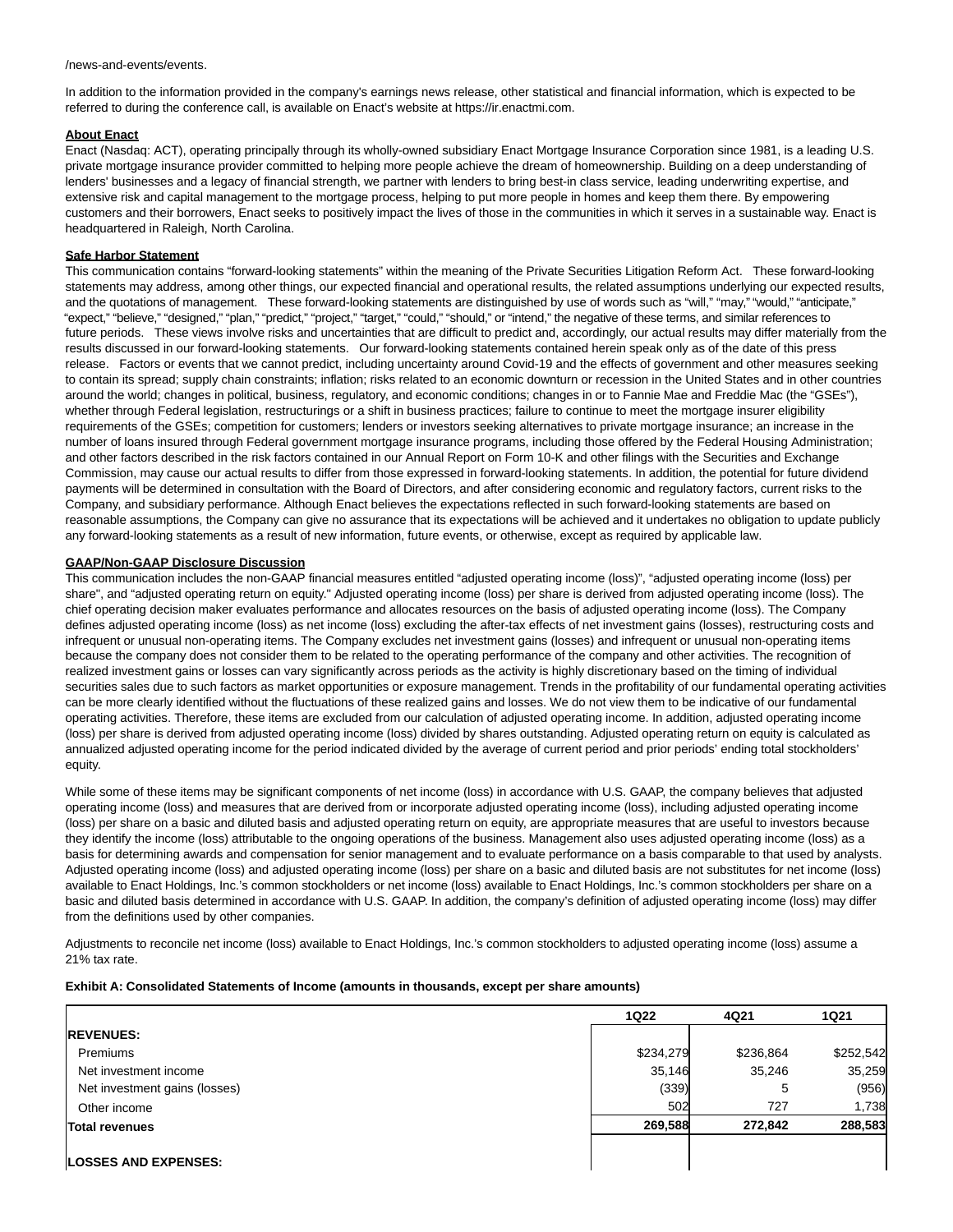| Losses incurred                                            | (10, 446) | 5,972     | 55,374    |
|------------------------------------------------------------|-----------|-----------|-----------|
| Acquisition and operating expenses, net of deferrals       | 54,262    | 55,630    | 57,622    |
| Amortization of deferred acquisition costs and intangibles | 3,090     | 3,600     | 3,838     |
| Interest expense                                           | 12,776    | 12,771    | 12,737    |
| <b>Total losses and expenses</b>                           | 59,682    | 77,973    | 129,571   |
| <b>INCOME BEFORE INCOME TAXES</b>                          | 209,906   | 194,869   | 159,012   |
| Provision for income taxes                                 | 45,276    | 41,335    | 33,881    |
| <b>NET INCOME</b>                                          | \$164,630 | \$153,534 | \$125,131 |
| Net investment (gains) losses                              | 339       | (5)       | 956       |
| Costs associated with reorganization                       | 222       | 89        |           |
| Taxes on adjustments                                       | (118)     | (17)      | (201)     |
| <b>Adjusted Operating Income</b>                           | \$165,073 | \$153,601 | \$125,886 |
|                                                            |           |           |           |
| Loss ratio <sup>(1)</sup>                                  | (4)%      | 3%        | 22%       |
| Expense ratio <sup>(2)</sup>                               | 24%       | 25%       | 24%       |
| <b>Earnings Per Share Data:</b>                            |           |           |           |
| Net Income per share                                       |           |           |           |
| <b>Basic</b>                                               | \$1.01    | \$0.94    | \$0.77    |
| <b>Diluted</b>                                             | \$1.01    | \$0.94    | \$0.77    |
| Adj operating income per share                             |           |           |           |
| <b>Basic</b>                                               | \$1.01    | \$0.94    | \$0.77    |
| <b>Diluted</b>                                             | \$1.01    | \$0.94    | \$0.77    |
| Weighted-average common shares outstanding                 |           |           |           |
| <b>Basic</b>                                               | 162,841   | 162,840   | 162,840   |
| <b>Diluted</b>                                             | 163,054   | 162,985   | 162,840   |

(1)The ratio of losses incurred to net earned premiums.

 $^{(2)}$ The ratio of acquisition and operating expenses, net of deferrals, and amortization of deferred acquisition costs and intangibles to net earned premiums. Expenses associated with strategic transaction preparations and restructuring costs decreased the expense ratio by zero percentage point for the three months ended December 31, 2021 and one percentage point for the three months ended March 31, 2021.

## **Exhibit B: Consolidated Balance Sheets (amounts in thousands, except per share amounts)**

| <b>Assets</b>                                               | 1Q22        | 4Q21        | <b>1Q21</b> |
|-------------------------------------------------------------|-------------|-------------|-------------|
| Investments:                                                |             |             |             |
| Fixed maturity securities available-for-sale, at fair value | \$5,093,084 | \$5,266,339 | \$5,106,128 |
| Short term investments                                      |             |             | 12,500      |
| <b>Total investments</b>                                    | 5,093,084   | 5,266,339   | 5,118,628   |
| Cash and cash equivalents                                   | 440,160     | 425,828     | 431,335     |
| Accrued investment income                                   | 32,565      | 31,061      | 28,821      |
| Deferred acquisition costs                                  | 27,000      | 27,220      | 28,544      |
| Premiums receivable                                         | 40,381      | 42,266      | 42,454      |
| Deferred tax asset                                          | 56,060      |             |             |
| Other assets                                                | 103,157     | 73,059      | 49,921      |
| <b>Total assets</b>                                         | \$5,792,407 | \$5,865,773 | \$5,699,703 |
|                                                             |             |             |             |
| <b>Liabilities and Shareholders' Equity</b>                 |             |             |             |
| Liabilities:                                                |             |             |             |
| Loss reserves                                               | \$625,279   | \$641,325   | \$603,528   |
| Unearned premiums                                           | 236,410     | 246,319     | 280,742     |
| Other liabilities                                           | 141,125     | 130,604     | 121,609     |
| Long-term borrowings                                        | 741,004     | 740,416     | 738,711     |
| Deferred tax liability                                      |             | 1,586       | 19,787      |
| <b>Total liabilities</b>                                    | 1,743,818   | 1,760,250   | 1,764,377   |
| Equity:                                                     |             |             |             |
| Common stock                                                | 1,628       | 1,628       | 1,628       |
| Additional paid-in capital                                  | 2,374,568   | 2,371,861   | 2,368,782   |
| Accumulated other comprehensive income                      | (140, 690)  | 83,581      | 136,960     |
| Retained earnings                                           | 1,813,083   | 1,648,453   | 1,427,956   |